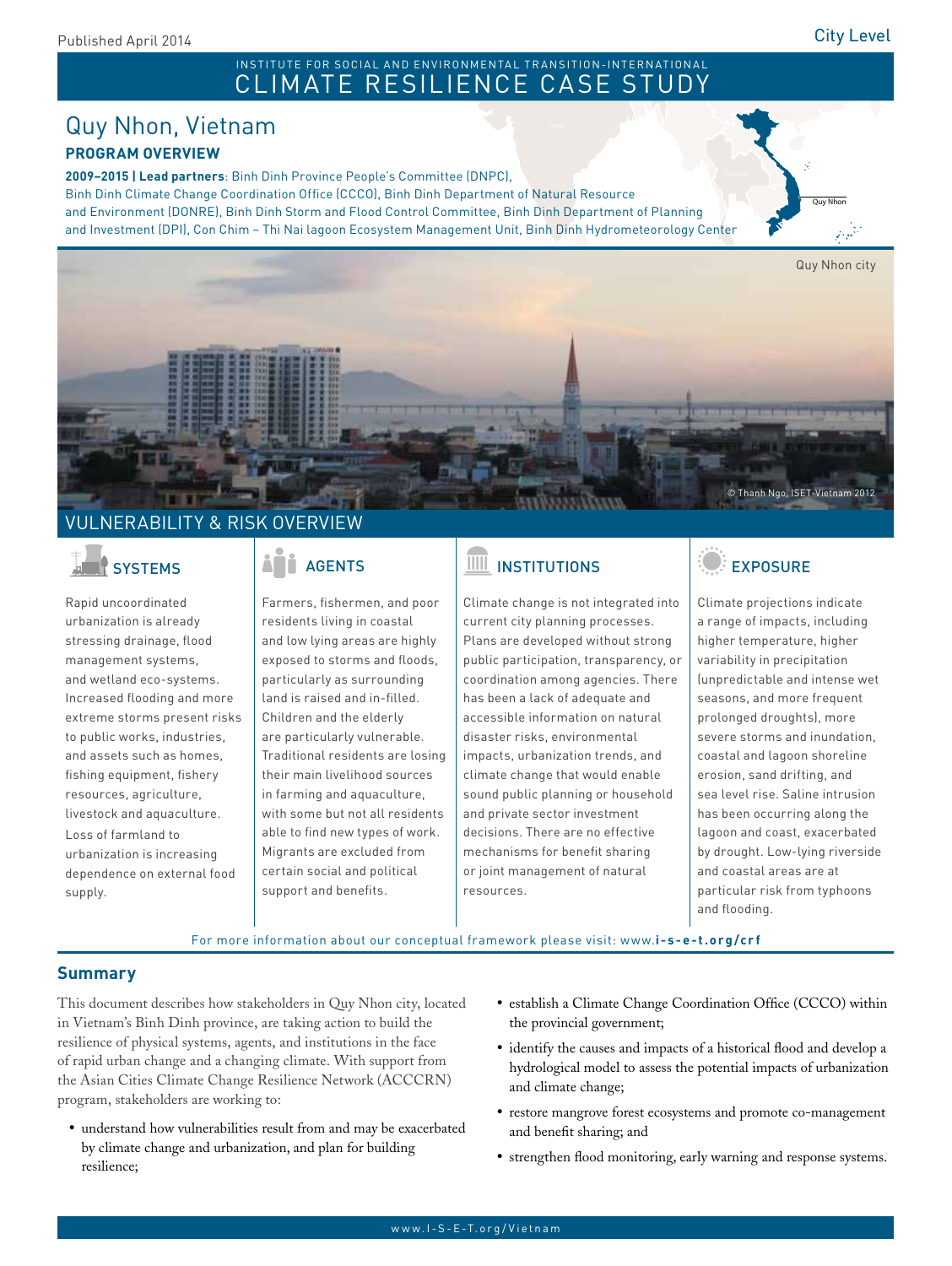Quy Nhon is a long established city on the central coast of Vietnam. While its traditional economy was dominated by agriculture, aquaculture, and fisheries, the city is now recognized as one of the three key trade and tourism hubs in central Vietnam along with Da Nang and Nha Trang.

The city is physically dominated by a 5,000 hectare saltwater lagoon in the north, known as Thi Nai. Home to four major rivers, all with steep, narrow streams, Quy Nhon is highly exposed to flash floods. This risk has increased with rapidly expanding and uncoordinated urbanization in recent decades, during which low-lying areas that historically functioned as floodplains have been filled and replaced with buildings, elevated roads, and industrial zones. Natural mangrove ecosystems have been destroyed or degraded to make way for the development of aquaculture and urban infrastructure. Climate change exacerbates these risks, particularly in the face of changing precipitation patterns and sea level rise. This vulnerability was clearly demonstrated by the experience of a flood in 2009 during Typhoon Mirinae, which claimed seven lives and caused USD 21 million in damage to property across the city, especially in the Nhon Binh and Nhon Phu wards. Based only on this damage assessment, Typhoon Mirinae may have been the most costly storm to hit the city in living memory.

Quy Nhon is also becoming increasingly integrated into regional economies and will serve as a major transit hub in the Greater Mekong Sub-Region economic corridor, with new development and the upgrade of road infrastructure, sea ports, the cargo station, the airport and industrial zones. It remains unclear how deepening economic integration and interdependence will affect the city.

Through the ACCCRN program, ISET-Vietnam, the National Institute for Science and Technology Policy and Strategic Studies, and Challenge to Change have supported a diverse stakeholder group in Quy Nhon to understand the linked challenges of climate change and urbanization, evaluate priorities areas for action, and experiment with interventions to build resilience. This process has engaged local agents from the provincial to the community level, including the provincial, city ward and commune level People's Committees, government departments, mass organizations, non-government organizations, academic institutions, and individual community members.

In 2009, stakeholders embarked on a process of shared learning for resilience planning, which included:

- • **participatory "shared learning dialogues" (SLDs)**, convening stakeholders and experts from a variety of backgrounds to understand more about climate risks, exchange research and experiences related to the city's vulnerability, and deliberate on next steps;
- • **vulnerability assessments,** with a focus on climate impacts on poor and vulnerable households;

#### **ISET-Vietnam Contact Information**

**Country Coordinator:** Ngo Le Mai lemai@i-s-e-t.org

**Address:** 18 1/42, 1 Au Co, Tay Ho **Tel:** 04.371.867.02 **Fax:** 04.371.867.21

- • **pilot projects** to engage local community members by testing their innovative ideas for building resilience;
- • **sector studies** to provide in-depth analysis on priority issues;
- • **development of a City Climate Resilience Action Plan**, led by a local Climate Change Working Group, to analyze and prioritize interventions for building urban resilience; and
- • **ongoing implementation of priorities** identified in the City Climate Resilience Strategy, as described in the right.

### **THE CITY CLIMATE RESILIENCE ACTION PLAN**

The City Climate Resilience Action Plan is a broad local-level guidance document that provides the context, evidence, and analysis to justify and prioritize actions to strengthen urban resilience to climate change. It is a living document which functions as a platform for planners and other stakeholders to make revisions based on new learning and discussions. In Quy Nhon city, the ACCCRNsupported Action Plan was developed by the province's climate change working group, led by the Binh Dinh Department of Natural Resources and Environment and the Department of Investment and Planning. This action plan has informed the province's official Action Plan to Respond to Climate Change, which was approved by the Ministry of Environment and Natural Resources, and is in turn providing direction for Quy Nhon city's official Action Plan to Respond to Respond to Climate Change. The action plan prioritizes awareness and capacity building, integration of climate risk assessment into socio economic development and urbanization plan, support for sustainable livelihood development for vulnerable communities, research and assessment on climate change impacts, and reforestation of watershed protection areas and mangrove forests.

Through ACCCRN, the Rockefeller Foundation is supporting Quy Nhon and ISET-International to implement a number of priority actions. In this Climate Resilience Case Study, we explore how partners are:

- • establishing new coordination and management mechanisms
- • assessing the impacts of alternative flood and inundation scenarios on planned urban development in Nhon Binh ward, in the context of recent extreme storm events and potential climate change impacts;
- restoring the ecosystem of the mangrove forest in Thi Nai lagoon to reduce the climate vulnerability of poor people living on the edge of Quy Nhon city; and
- • establishing effective mechanisms to collect and provide timely flood information and strengthen the community flood response capacity for vulnerable people living near the lower Ha Thanh and Kone rivers.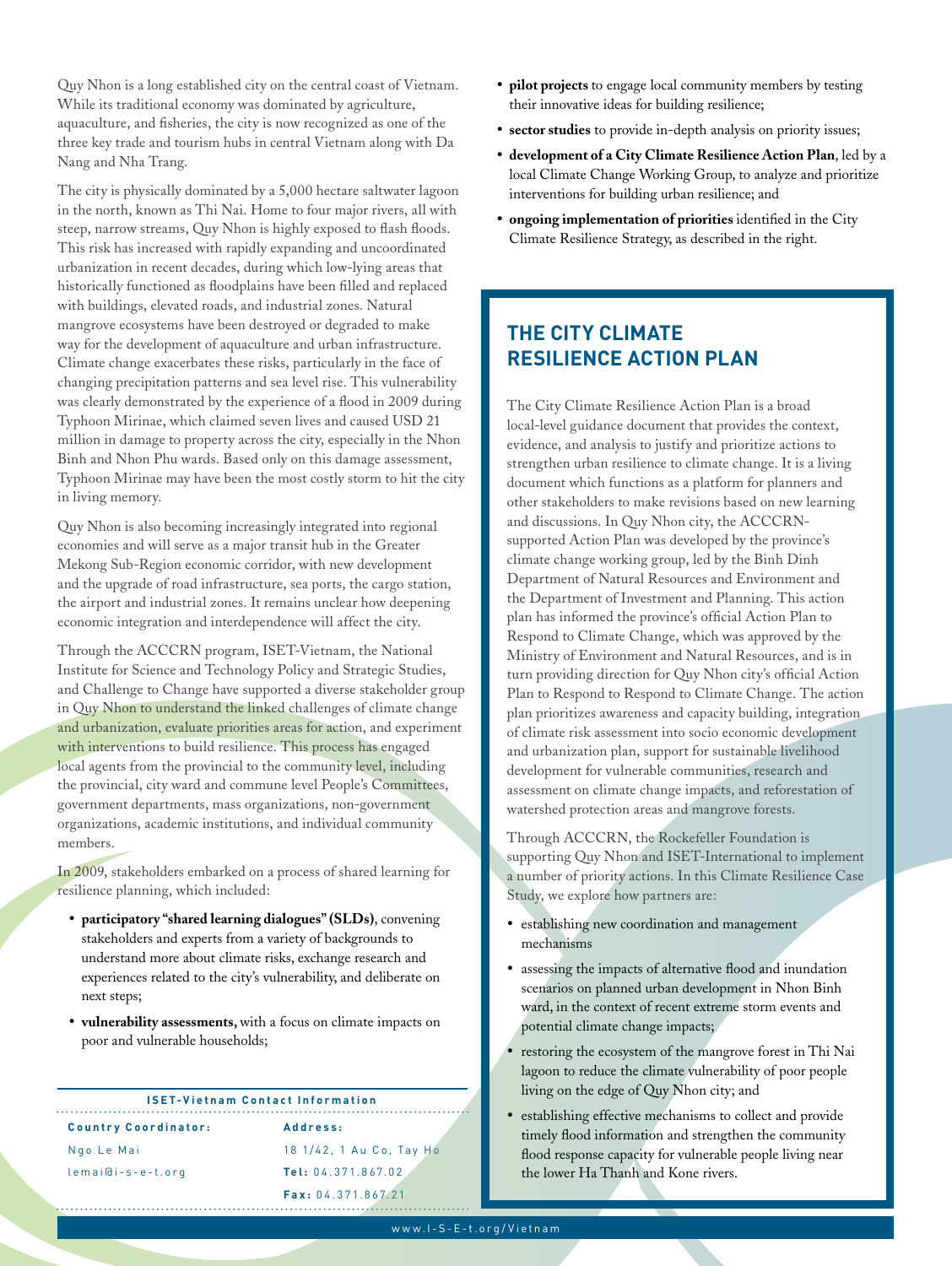Quy Nhon

## Pakistan INSTITUTE FOR SOCIAL AND ENVIRONMENTAL TRANSITION-INTERNATIONAL<br>CLIMATE RESILIENCE CASE STUDY

### Quy Nhon, Vietnam **BINH DINH CLIMATE CHANGE COORDINATION OFFICE**

**2011–2014 | Lead partner:** Binh Dinh Department of Natural Resouce and Environment (DONRE)



### CONTRIBUTION TO URBAN CLIMATE RESILIENCE

The Climate Change Coordination Office (CCCO) is helping raise the level of knowledge and awareness about climate change within city government and working to increase capacity of technical staff as members of an interdepartmental Climate Change Working Group. Ongoing Shared Learning Dialogues (SLDs) are helping facilitate learning and information sharing among city stakeholders.

# ACENTS AGENTS AND THE INSTITUTIONS

The CCCO is seeking to improve the quality, access, and application of information by coordinating a detailed sector study among government departments, establishing a climate change and urban planning database, and providing guidance for integrating climate change into socioeconomic development and sector plans. The office aims to make decision-making more transparent and accountable through participatory planning with communities in vulnerable wards, and to provide a mechanism for evaluating the city's overall achievements through "resilience indicators."

For more information about our conceptual framework please visit: www.**i-s-e-t.org/crf**

### **Summary**

In Quy Nhon, Da Nang, and Can Tho, ACCCRN partners all arrived at a similar conclusion about institutional vulnerability in their cities: that the lack of effective mechanisms for coordination and harmonization of efforts across government departments, scales of government, and nongovernmental agents presented a major barrier to building resilience. This responds to a major theme from resilience thinking: the need for social learning, collaboration, and deliberation among stakeholders within the same system. Local partners determined that there is an ongoing need for local government to undertake informed, climate-responsive planning and decisionmaking and to implement the National Target Program to Respond to Climate Change (NTP-RCC). With support from ACCCRN and the Binh Dinh People's Committee, a CCCO was established in 2011. The CCCO is now fully operational, responsible for developing and coordinating all climate change adaptation and mitigation projects in collaboration with external agencies and local stakeholders. Under the authority of the provincial Climate Change Steering Committee (CCSC), it plays a variety of roles and uses various mechanisms for promoting better coordination and collaboration, and improving planning and investment for climate change.

Under its mandate from the CCSC and a grant from the Rockefeller Foundation, the CCCO is authorized to:

- • support the development of the official Action Plan to Respond to Climate Change (CAP) for Binh Dinh province under NTP-RCC, develop the ACCCRN-supported CAP for Quy Nhon city, and oversee the implementation of the CAPs;
- • coordinate climate change resilience analysis for relevant city and provincial departments;
- • develop a database to facilitate relevant data access across city agencies;
- • provide guidance to socio-economic development planning and urban master planning at the city level;
- • strengthen capacities and participation of vulnerable communities in climate resilience planning and decision making;
- • build awareness of climate challenge and responses among city government and enhance capacity of key departmental staff through the CCWG;
- • engage relevant local departments in assessing climate vulnerabilities and responses through targeted studies;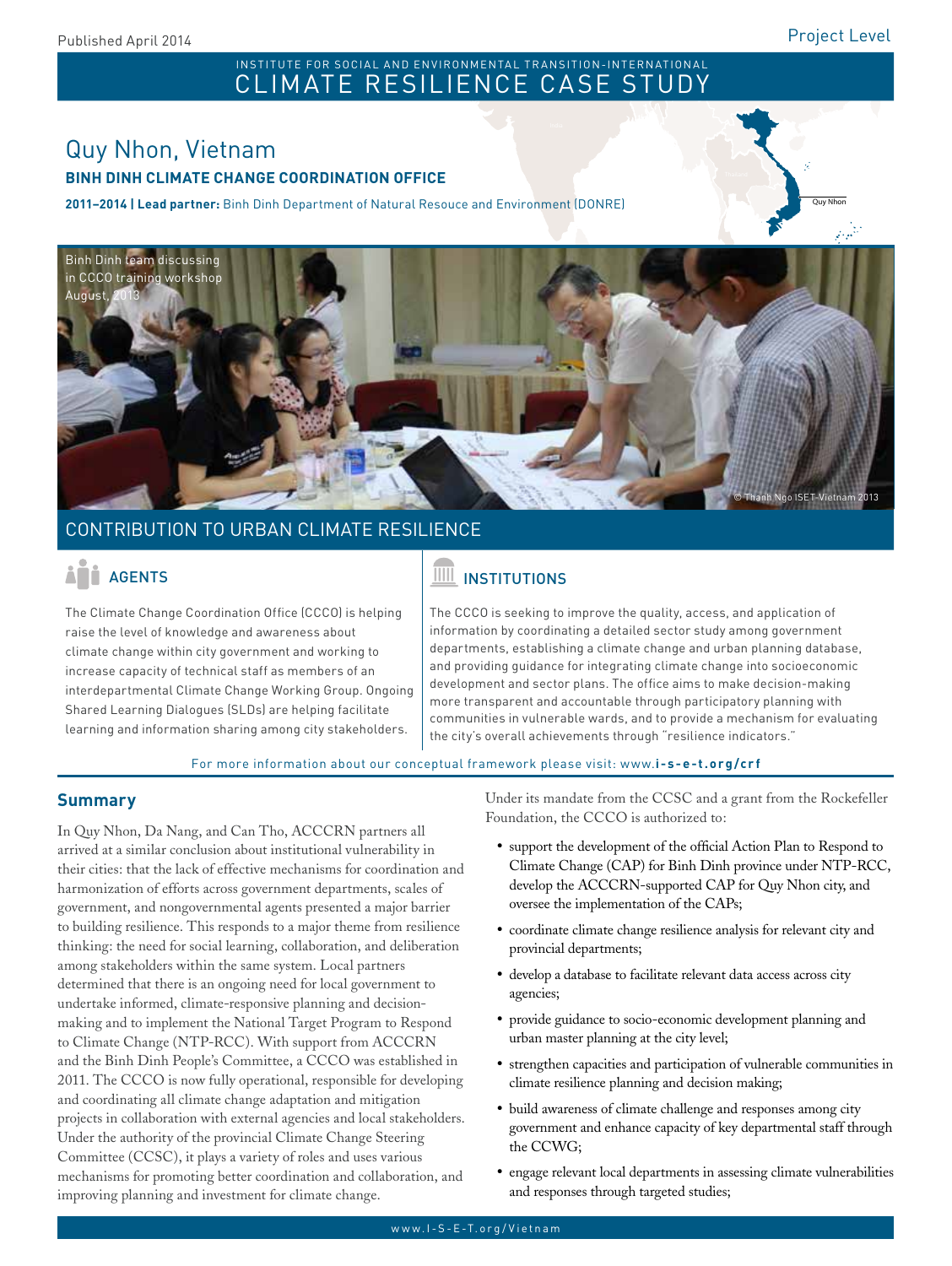- • develop indicators in collaboration with relevant departments and agencies to monitor city resilience; and
- • promote ongoing dialogues among city stakeholders through SLDs.

Since its inception, the CCCO has coordinated and supported:

- • **climate change awareness raising and capacity building** for key departmental staff in the CCWG and district level government officers, through workshops on climate information and vulnerabilities;
- • **participatory climate change planning with local officials and community members** in Nhon Phu ward and Nhon Hai commune of Quy Nhon city;
- • **development of the Binh Dinh Provincial CAP (2012),** using analysis and priorities generated from ACCCRN's vulnerability assessments and plans developed in 2010. Based on this provincial CAP and community-level assessments, the CCCO is updating the ACCCRN CAP of Quy Nhon city;
- project proposals for donor and government finance sources, including a mangrove restoration project, and a project on flood risk reduction and early warning system, which are both being supported by the Rockefeller Foundation;
- creation of a climate change and urban planning information **database**, including research and vulnerability assessment reports and socioeconomic and hydrological data, which will be updated for sharing with other interested agencies and organizations;
- • **development of city-wide resilience indicators** for three key city systems (aquaculture, tourism, and mangrove forest) in collaboration with the Binh Dinh Department of Culture, Sports and Tourism, and the Department of Agriculture and Rural Development (DARD);
- research on integrating climate change into plans for the Integrated Coastal Zone Natural Resources Management and Environment Protection Plan in Thi Nai Lagoon area, in collaboration with the Sub-division of Sea and Islands (Binh Dinh DONRE) and the DARD, with the first sharing workshop planned for April 2014;
- activities, projects, and project development related to climate **change in Binh Dinh province,** in collaboration with the Rockefeller Foundation, the Vietnamese Urban Development Agency (UDA), the Institute of Meteorology, Hydrology and Environment (IMHEN), United Nationals Development Program (UNDP), Binh Dinh Association for Science and Technology, Catholic Relief Services (CRS), International Development Research Centre (IDRC), and German International Cooperation (GIZ).

### **Next steps**

As the CCCO project draws closer to completion in each ACCCRN city, the sustainability of this model has become a primary focus for all locations. For the Binh Dinh CCCO, which already has a permanent seat in the local government system, the discussion will focus more on

the challenge of maintaining and boosting its capacity and influence as a collaborative agent. While traditional institutional structures and incentives in Vietnam often encourage agencies to work, plan, and control resources independently, the CCCO's success depends on its ability to work actively to support other agencies. At the national level, ISET is working with various actors to ensure that the coming national plans and guidelines will emphasize the cross-cutting nature of climate change issues, and incentivize coordination and collaboration.

### **LESSONS AND LEARNING: CCCO**

- The sustainability of the CCCO that is, its ability to continue to act as an agent of change and coordinating agency over the long-term – depends on its financial and institutional status. Initially, the CCCO relied on short-term project funding and faced inadequate and underdeveloped facilitating policies and mechanisms. However, in early 2013, the Binh Dinh CCCO was successful in becoming an agency under the direct management of the provincial People's Committee with a budget to support full-time staff.
- • **Resilience indicators are a platform for visioning, deliberation, and discussion among key stakeholders, and a tool for monitoring city progress toward resilience.** By engaging these different stakeholders in iterative shared learning discussions to develop a set of indicators that best measure their sector's resilience to climate change, this process has transformed climate change from a broad and vague concept into an issue with practical implications for individual sectors. It has also helped to build technical capacity and collaborative relationships within and across city sectors.
- • **"Soft skills" such as facilitation, networking, and partnership building are more important than technical skills** for organizations responsible for coordinating adaptation planning and supporting climate change work across scales and institutions. The ability to maintain close relationships and convene networks is critical for promoting climate change resilience, as is the ability to facilitate cooperation among key actors to accelerate procedures for initiating action and making decisions.
- Meaningful public participation requires access to information **and equitable opportunities to get involved and have influence.**  Participatory planning is especially critical in urban areas, where changes in one area or system strongly impact others. But it also presents new challenges – for instance, the management of access to sensitive information about land use and new development projects, and a common lack of cohesiveness among urban "communities" as compared to traditional rural communities. For participatory planning to be effective, it must prioritize "access rights" as defined in the Rio Declaration on Environment and Development (1992), which has been adopted in Vietnamese national law but are often poorly applied in practice.

| <b>ISET-Vietnam Contact Information</b> |                          | <b>Binh Dinh CCCO Contact Information</b> |                              |
|-----------------------------------------|--------------------------|-------------------------------------------|------------------------------|
| <b>Country Coordinator:</b>             | Address:                 | Director:                                 | Address:                     |
| Ngo Le Mai                              | 18 1/42, 1 Au Co, Tay Ho | Dinh Van Tien                             | 05 Nguyen Van Troi, Quy Nhon |
| lemai@i-s-e-t.org                       | Tel: 04.371.867.02       | cccobinhdinh@qmail.com                    | Tel: 056.3524.888            |
|                                         | Fax: 04.371.867.21       |                                           | Fax: 056.3523.555            |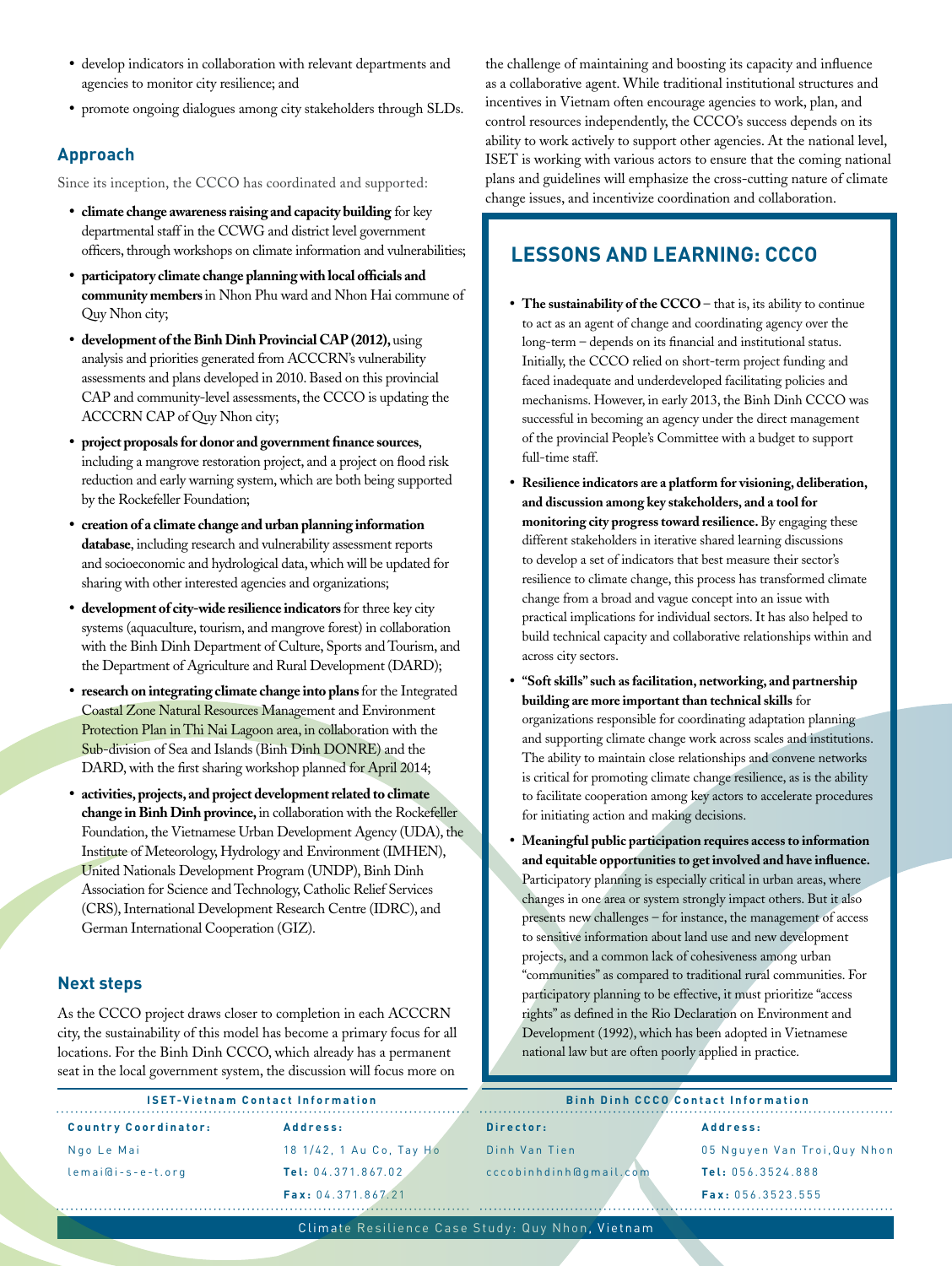## Pakistan INSTITUTE FOR SOCIAL AND ENVIRONMENTAL TRANSITION-INTERNATIONAL<br>CLIMATE RESILIENCE CASE STUDY

### Quy Nhon, Vietnam **HYDROLOGY AND URBAN DEVELOPMENT FLOOD MODELING**

**2011–2013 | Lead partner:** Binh Dinh Department of Planning and Investment,

Binh Dinh Climate Change Coordination Office (CCCO)

Quy Nhon



### CONTRIBUTION TO URBAN CLIMATE RESILIENCE

The study highlights the interactions among a variety of physical systems—river flows, urban construction and urban drainage with the aim of optimizing urban planning against future climate risks and strengthening ecological sustainability.

Interviews with local residents created opportunities to improve awareness and knowledge of climate risks, as well as responsiveness to future extreme climate events. Dissemination of research results and shared learning dialogues (SLDs) helps to raise stakeholders' awareness of both the potential impact of climate change on urban development and the impact of urban development on flooding.

# SYSTEMS **AGENTS** AGENTS **INSTITUTIONS**

The research provides new information and analysis of an extreme event, highlighting the urgent need for effective warning systems and better coordinated planning that accounts for drainage systems. It points to the weakness of the city's current institutions, i.e. lack of access to flood information and warnings for vulnerable communities, and provides a tool that allows planners to make better decisions, based on analysis of multiple possible futures and the best available data.

For more information about our conceptual framework please visit: www.**i-s-e-t.org/crf**

### **Summary**

Located in the estuary of the Ha Thanh and Kone rivers in the floodplain that drains into Thi Nai lagoon, Nhon Binh ward is facing major change and uncertainty as a result of rapid urbanization and climate change impacts. People living here experience frequent floods and droughts, which damage their crops, livestock, home and equipment. However, before 2003, these events were often minor, and floods were much more predictable. More recently, as more buildings and elevated roads have been built, and larger areas in the floodplain have been raised and filled for industrial development, floodwater from heavy rain up-stream has been found trapped behind these barriers. This has created faster currents, longer flood duration, and higher human and economic costs than ever previously experienced. Despite its vulnerabilities, Nhon Binh has been the focus of urbanization in Quy Nhon over the last few decades, with the development of new and higher roads, houses, dykes and other structures. The current master plan for the area is introducing an

SOS village<sup>1</sup> for children with disabilities, an industrial zone, a wastewater treatment plant, a train station, and a new residential area.

In November 2009, Typhoon Mirinae landed on the coast of Central Vietnam, killing seven people and causing roughly USD 21 million (VND 374.5 billion2 ) in damage in Quy Nhon city alone, largely due to flooding in the Ha Thanh river. The severity of the flood – and the almost certain prospect of more frequent and more severe extreme events in the future – has put into question the current master plans for Nhon Binh ward and Quy Nhon city. Both of these master plans had not taken into account impacts from extreme climate events like Typhoon Mirinae.

<sup>1</sup> Children's home with family-based care for disadvantaged children, supported by the NGO SOS Children's Village.

<sup>2</sup> Deflated US dollars based on an exchange rate of 17,861 VND per 1 USD, 2 Nov 2009. http://www.vietcombank.com.vn/en/\_ScriptLib/ExRate\_Brn.asp.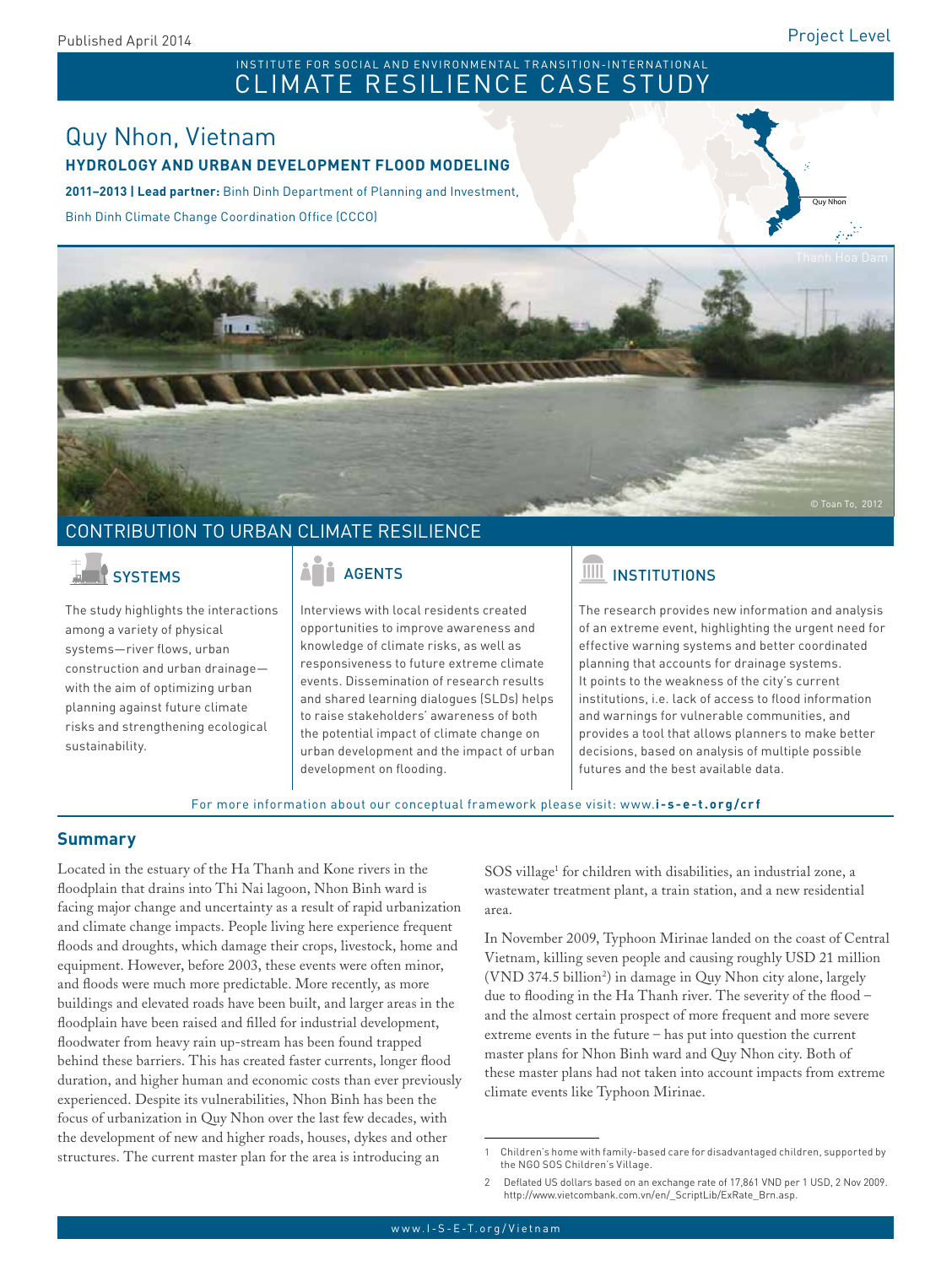

Increased Flood Height due to build-out and Climate Change (26cm Sea Level Rise Scenario) under the medium climate scenario for 2050.

A research team led by the Binh Dinh CCCO, the Southern Institute for Water Resource Research (SIWRR), and ISET pioneered a methodology to assess the potential impacts resulting from recent, current and planned urbanization, by combing interviews with local residents, satellite imagery, and hydrological modeling. They applied the approach to Nhon Binh and Nhon Phu wards through the following steps:

- • understand how farmers, fishermen and salt makers have historically adapted to the flood-prone environment of the Ha Thanh River delta;
- map a chronology of the flood of November 2, 2009, based on detailed interviews, satellite imagery and site visits;
- assess landscape changes in Nhon Binh prior to Typhoon Mirinae;
- • determine whether and how landscape change contributed to the flood's severity;
- compare and evaluate previous studies of flooding in the Ha Thanh River delta;
- • construct a hydrological model of the delta, using available rainfall, elevation and stream flow data;
- apply the hydrological model to assess the impacts of a flood
- event similar to Typhoon Mirinae under current conditions; and
- assess potential impacts of flooding if the Nhon Binh Area Plan

is fully built, under various future climate change scenarios, by integrating the model with GIS.

Satellite maps and hydrological modeling confirmed observations made by people living in the floodplain: new construction and the lack of a flood early warning system severely exacerbated the level of flooding and the extent of damage. The more fundamental cause of the 2009 flood's severity was uncoordinated urbanization and infrastructure development in the low-lying floodplains of Nhon Phu and Nhon Binh.

In the future, any poorly considered construction (including that of protection dikes) will only shift flooding elsewhere and worsen the overall damage. In particular, if the current master plan for Binh Dinh is implemented without change, flood risks will rise dramatically both inside and outside planned urban areas.

As a result, the research recommends pursuing an approach to urban planning that preserves drainage, floodways and green spaces to minimize the level of damage to people, their homes and assets, and other high-value development during a flood. It proposes preserving green space that can function as parks, ecological zones or recreation areas; building more densely in elevated areas, rather than infilling large areas in the floodplain; scaling back urban developments such as An Phu Thinh that divert or slow drainage into Thi Nai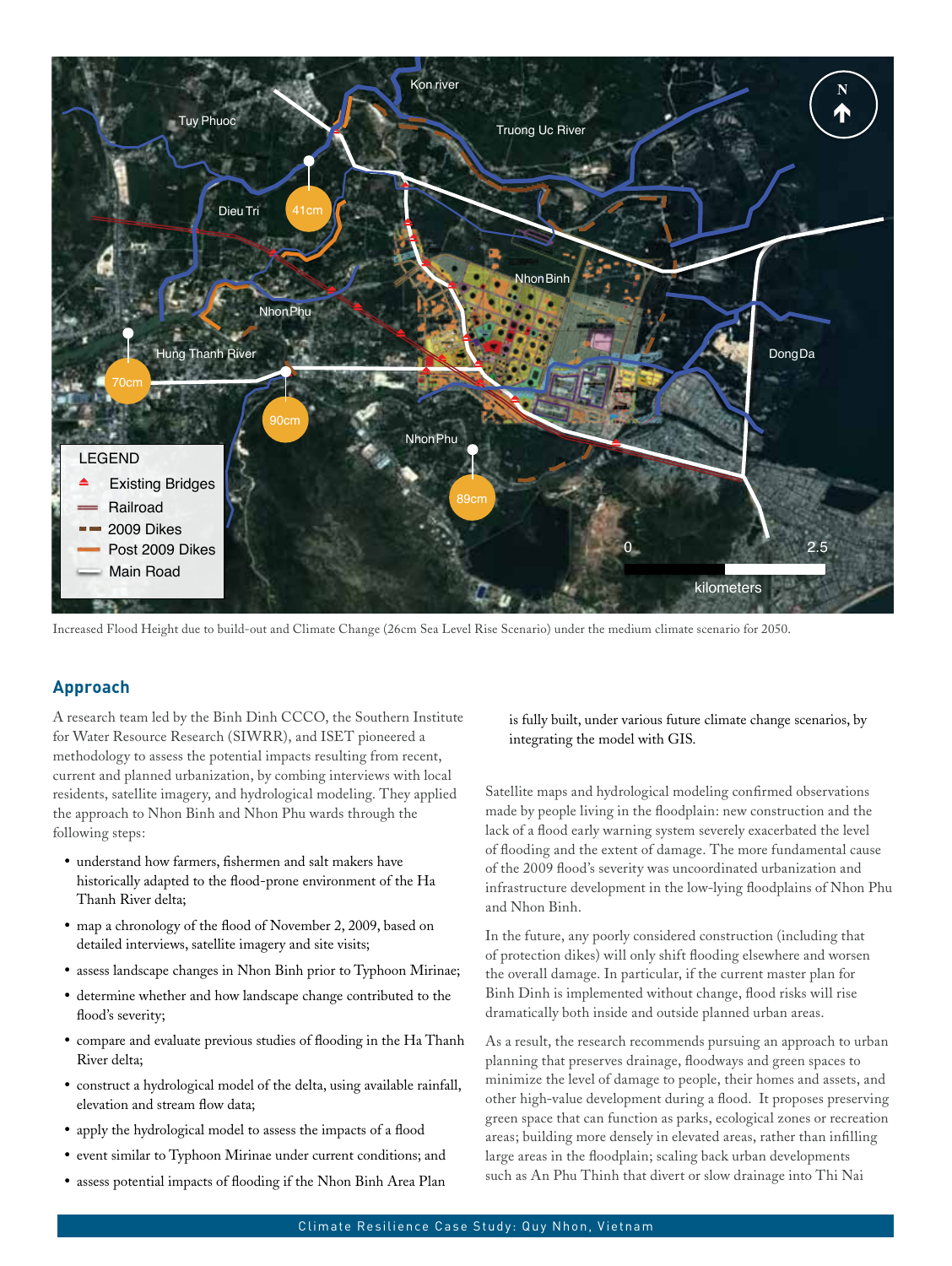Lagoon; setting back urban developments from dikes to provide a greater buffer area for flooding; and constructing flood channels in appropriate areas to help drain water more quickly and relieve extreme pressure.

The process and results of this research have already been shared in a number of documents (listed at the end of this document) and discussed broadly in SLD events to advocate an alternative development strategy – first, through modifications of the current master plans and revision of construction standards for improved drainage capacity. During an SLD, lead researcher Michael DiGregorio estimated that the proposed approach to urban development would ultimately be less costly to the city because it requires fewer dikes and would reduce the level of damage during floods. An exchange event in May 2013, joined by partner cities, concerned agencies, and stakeholders in Vietnam and Thailand, was a major amplification effort where these same points were emphasized and compelling evidence was presented.

### **Next steps**

Immediately after the project ended in August 2013, there was a positive development which is expected to mark the start of a process for policy change and leadership support in Binh Dinh. On September 6, 2013, the Chairman of the Binh Dinh People's Committee sent an official letter of request to the Prime Minister for Binh Dinh to revise its urban master plan. Consistent with the project's recommendations, the proposed revisions include redirecting urban expansion to incorporate two communes of Canh Vinh and Canh Hien in the mountainous district of Van Canh to the west of the city, rather than towards six communes in Tuy Phuoc District to the north.

### **Further resources**

Michael DiGregorio and Huynh Cao Van (2013). Living with Floods: A grassroots analysis of the causes and impacts of Typhoon Mirinae.

Michael DiGregorio (2013). Learning from Typhoon Mirinae. Institute for Social and Environmental Transition – Vietnam. [http://acccrn.org/sites/default/files/documents/ISET\\_](http://acccrn.org/sites/default/files/documents/ISET_LearningFromTyphoonMirinae_Final_130419.pdf) [LearningFromTyphoonMirinae\\_Final\\_130419.pdf](http://acccrn.org/sites/default/files/documents/ISET_LearningFromTyphoonMirinae_Final_130419.pdf)

Online footage of Living with Flood: <https://www.youtube.com/watch?v=UF4DkZbAULw>

#### **ISET-Vietnam Contact Information**

**Country Coordinator:** Ngo Le Mai

lemai@i-s-e-t.org

**Address:** 18 1/42, 1 Au Co, Tay Ho **Tel:** 04.371.867.02 **Fax:** 04.371.867.21

### **LESSONS AND LEARNING: Information and policy decisions**

- In the context of great uncertainty due to climate change, extreme events can provide a better proxy for planning for future risk: Planning standards need to be based on a robust understanding of extreme events such as the 2009 flood, rather than probabilities based on historical experience. For example, the research shows that in 2009, water volume reached 3,360 m3/sec, which is almost three times higher than the volume at which water overtops the riverbanks and becomes a flood. Researchers therefore argue that 3,360 m3/sec should become the new minimum standard for urban planning.
- The knowledge of long-term local residents is critical to an understanding of why events become disasters and how impacts can be mitigated. Whereas much flood management planning relies primarily on satellite imagery and GIS alone, this project tested the theory that those closest to the problem have the most capacity to understand it and identify solutions. Indeed, local residents showed researchers how the 2009 flood was different from previous floods, how flood waters had built up behind certain barriers, overtopped structures, or flowed too rapidly through small openings. This information allowed researchers to develop a more representative flood map and model than had ever been previously constructed, and to make specific urban planning recommendations for reducing risk.
- Timely warning and information is a critical factor in building community responsiveness to potential disasters. People living in Quy Nhon learned this lesson the hard way in the 2009 flood, when lack of official information was the main cause of many personal tragedies. As described below, the CCCO and partners are working with local communities to fill this gap by developing an early flood warning system that will provide timely and accurate information and warnings to minimize damage from lack of preparation.
- Policy advocacy requires a multi-stakeholder approach and extensive care, especially when sensitive issues such as land use and planning are involved. Substantial time is invested in building policy makers' awareness and understanding, and for gaining support and consensus across different agencies, which by itself may or may not lead to the desired change in policy. Therefore, it is important to be constructive and realistic in suggestions, and to summon new avenues of influence whenever possible, such as backup from a well-respected voice, or the use of media channels. For example, support from the former leaders of Construction Department of Binh Dinh province in pointing out issues with the current master plans, and wide distribution of various publications such as accessible research reports, videos and documentaries have proved to be of great help to this process.
- How the research will influence the private sector is yet to be determined. There are still important questions about how the private sector—particularly land developers who play a crucial role in the changing nature of risk—will engage with this new analysis process. It is recommended in the project's final report that all new residential developments be approved only after an assessment impact using the tool.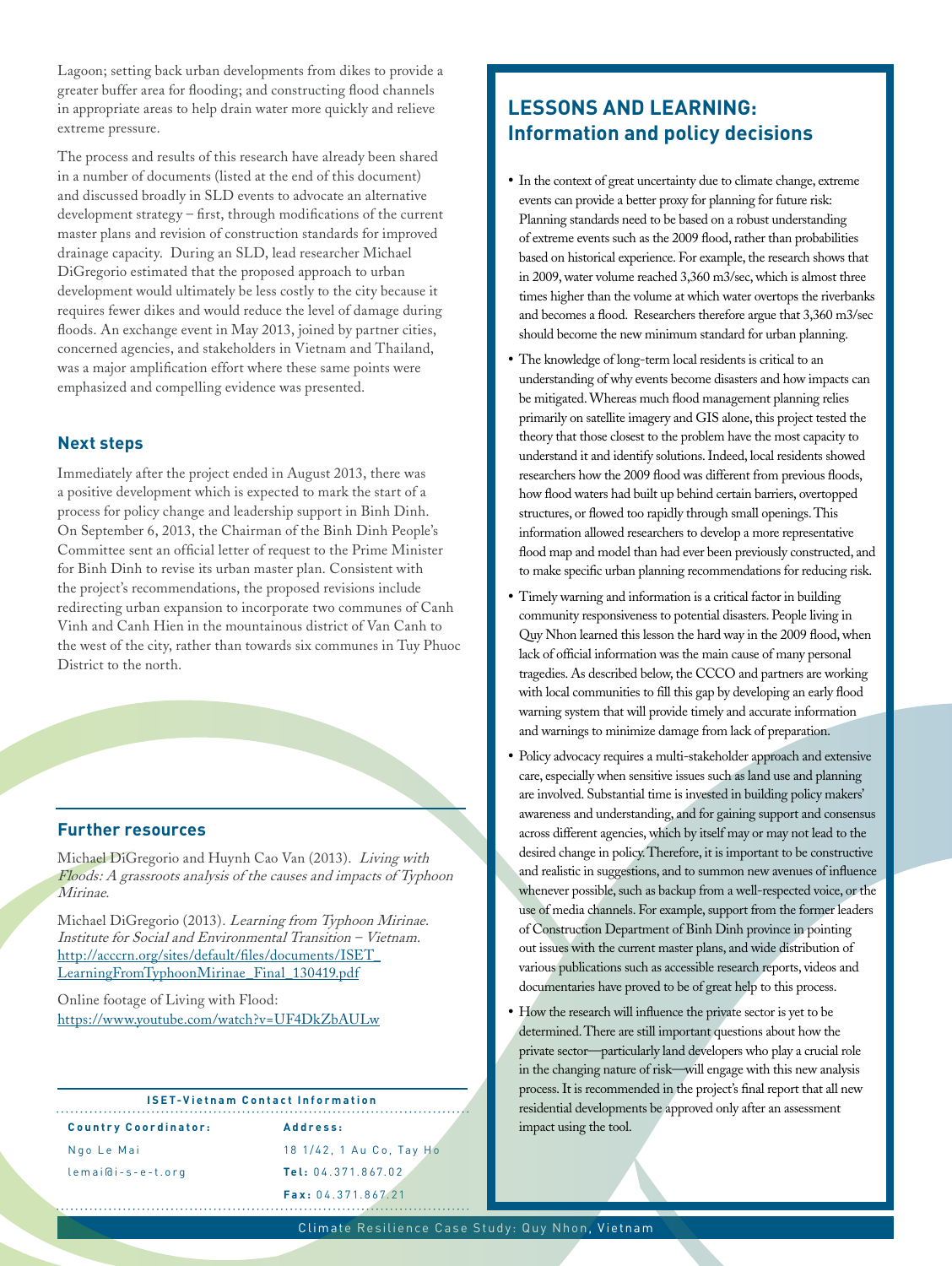### INSTITUTE FOR SOCIAL AND ENVIRONMENTAL TRANSITION-INTERNATIONAL CLIMATE RESILIENCE CASE STUDY

## Quy Nhon, Vietnam **ECOSYSTEM SERVICES FOR CLIMATE RESILIENCE**

**2012–2015 | Lead partner:** Con Chim – Thi Nai lagoon Ecosystem Management Unit (LEMU), Binh Dinh Hydrometeorology Center, Binh Dinh Climate Change Coordination Office (CCCO)





### CONTRIBUTION TO URBAN CLIMATE RESILIENCE

Restore the damaged or destroyed mangrove ecosystem along the coast of Thi Nai lagoon, including mangrove forests and aquatic resources in the lagoon area.

Raise awareness of the local community and administrators about the importance of mangroves; improve and sustain livelihoods of impoverished local households vulnerable to flooding and storm damage by restoring the habitat for aquatic resources and supporting new livelihoods; and provide supplemental income for the local community through payment for mangrove plantation and protection in the short term.

## SYSTEMS | AND AGENTS | AGENTS | AGENTS | AGENTS

Co-management is an institutional innovation, applied to foster collaboration and benefit sharing within communities and between the public and the state in mangrove planting, protection and benefits. This project will experiment with new platforms for planning, coordination, and regulation, and will develop new mechanisms for management and monitoring.

For more information about our conceptual framework please visit: www.**i-s-e-t.org/crf**

### **Summary**

Thi Nai lagoon is a saltwater body of more than 5,000 hectares, stretching 10 kilometers north from the Northeast end of Quy Nhon city center. It not only possesses significant economic values, with abundant aquatic resources, soon-to-be three seaports, and high tourism potential, but is also the receiver and retainer of floodwater from Quy Nhon city before the water drains to the sea. During the last few decades, the lagoon has been shrinking rapidly due to urban encroachment and industrial and trade development. Large areas of mangrove forest along the shores of Thi Nai lagoon are continuing to disappear due to urban infrastructure development and conversion to aquaculture ponds – a process once supported by the government.

The flood in 2009 was a test of this area's vulnerability to extreme climate events and higher precipitation, which are both expected to increase in frequency and intensity as a result of climate change. In view of the heavy damage the flood left behind in Nhon Binh ward, after the rest of the lagoon west shore (part of Phuoc Son and Phuoc Thuan districts) is annexed to the city and becomes urbanized in 2020, another typhoon like 2009's Typhoon Mirinae would be extremely problematic and costly, unless urban development recedes and the mangrove ecosystem along the lagoon coastline is restored.

Besides preventing urbanization expansion in this low-lying area and protecting communities from flood and storm impacts, mangrove forest restoration will also enhance community resilience in various other ways, such as: preventing erosion caused by sea level rise, strengthening local livelihoods and income, reducing local surface temperature in hot weather, improving food security, building awareness, and sequestering carbon (a mitigation benefit).

However, most past efforts for mangrove forest restoration in Vietnam and Quy Nhon have not been very successful. In most cases, overfishing and the destruction of mangroves could not be controlled and the chosen measures and mechanisms were ineffective.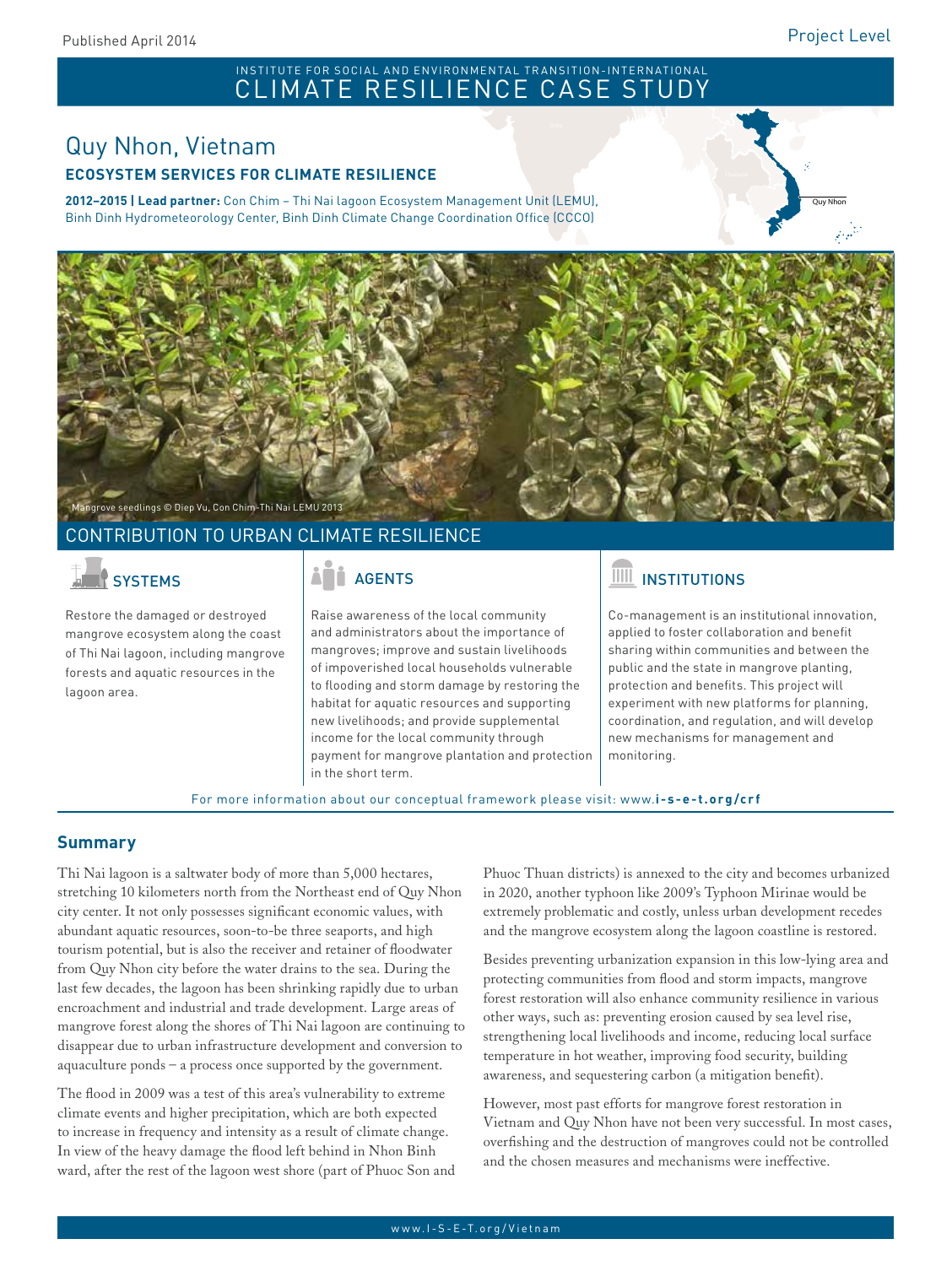

Based on the success of two ACCCRN pilot projects in this area from 2004 to 2010, Binh Dinh Climate Change Coordination Office (CCCO) is working with the Con Chim – Thi Nai Lagoon Ecosystem Management Unit and many other technical partners in an effort to restore the ecosystem of the mangrove forest in Thi Nai lagoon and reduce the climate vulnerability of poor people living in this area. The project works around five major tasks:

- • **Assessing the mangrove forests and their ecological conditions, current exploitation and environment quality for site selection and determination of ecosystem criteria**, led by the Nha Trang Institute of Oceanology. This involves detailed secondary research and field surveys of the mangrove forest species, location, structure, and conditions relevant to the growth of specific mangrove species, and an analysis of economic values of mangrove ecosystem services by a research team from Hue University. Importantly, the project includes consultative meetings with the community on the whole assessment process and its conclusions. These activities provide entry points to the other components of the project.
- • **Community awareness raising and Community-Based Disaster Risk Management (CBDRM).** Ms. Nguyen Phuc Hoa, a consultant from Challenge to Change, will provide support to develop a training manual, create a local trainers pool, conduct training and awareness raising to build the capacity of poor and vulnerable groups, prepare and implement community-proposed disaster reduction measures, and catalyze sharing, exchange and networking locally and regionally.
- • **Resource planning and development of a co-management agreement.** This process, led by the Research Centre for Resources and Rural Development (RECERD), includes a large number of community consultations and negotiations. Comanagement focuses both on the roles of the local community and government (represented by the Provincial Department of Agriculture and Rural Development) in sharing responsibilities

and rights. This is a long and challenging process that needs extra care to ensure it harmonizes the needs and concerns of the community, especially its most vulnerable members.

- • **Support for alternative livelihoods** such as ecotourism, oyster/ clam culture, and vocational training, which include RECERDled trainings and regular consultations, plus equipment and materials aimed at incentivizing local people to move away from mangrove resource destruction. These are considered sustainable livelihoods, built on local interest and reasonable utilization of the available mangrove forest resources, while improving or at least not harming development or spoiling mangrove habitat. Vocational training helps to prepare people for urban life.
- • **Mangrove reforestation,** organized by LEMU. Based on results of site selection and co-management agreement on allocation of forestland, households and communities will be contracted for collaborative restoration, protection and long-term rights for sustainably harvest the aquatic products of the mangrove forests. Plantation sites selected include the intertidal zone in Thi Nai lagoon in Phuoc Thuan, Phuoc Son, and Vinh Quang communes. Mangroves will be planted in phases to allow local people to adjust to this change of landscape. In early 2013, the first 11 hectares of mangrove forest were planted in Phuoc Thuan commune, out of about 68 hectares to be planted under the project.

### **Next steps**

Efforts under this project to date have revealed some important lessons for co-management approaches and mangrove ecosystem restoration; these are being applied as the project continues toward its scheduled conclusion in 2015, and could be considered instructive for similar projects in other locations beyond Quy Nhon. The project team will continue to monitor progress and reflect on lessons learned as the project progresses.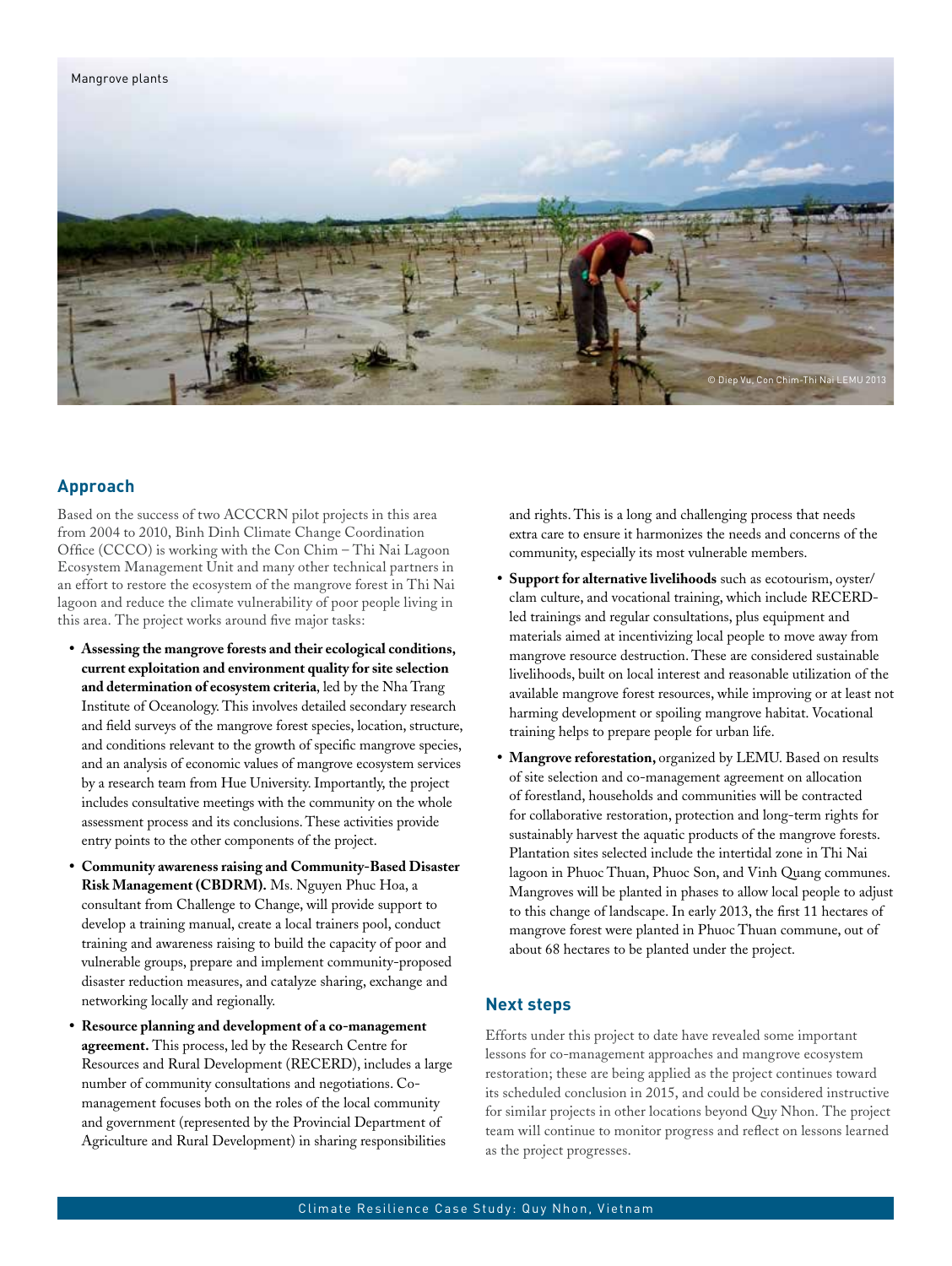### **LESSONS AND LEARNING: Co-management and mangrove forest restoration**

Vietnam in general, and Quy Nhon city in particular, are unique urbanization and institutional contexts for the implementation of a co-management approach. Here, there are two levels of conflicts of interest to harmonize. At a lower level, communities, households and individuals are competing over a shared livelihood resource, and they risk sabotaging this resource in a typical case of a "tragedy of the commons." At a higher level, these communities, households and individuals are together competing against a growing process that could put both their lives and their livelihoods at stake – that is, the urbanization process that is eating into their income supply and threatening their current shields against natural and climate hazards.

The project represents a complex effort to harmonize these conflicts. Many of these issues are exceptionally challenging to deal with, even though some are already anticipated or foreseen.

- Alternative livelihoods must be sustainable to promote successful co-management and mangrove restoration. The project has faced many challenges with the early oyster farming models in Phuoc Thuan commune. In the testing phase of the model, 10 of the 18 households lost their oysters, either because the oysters died as a result of an unusually lingering period of fresh water, or because they were stolen from demonstration ponds by people from outside their villages. This situation calls for more close consultation with local and vulnerable communities, especially at the planning phase, to identify more innovative measures that can minimize unexpected risks.
- There are also pressing problems with the mangrove plantation at Phuoc Son and Phuoc Thuan, where the current survival rates of new mangrove areas are much lower than required (68-70 per cent compared to the 90 per

cent standard). While there are many contributing factors, one major reason for the low survival rates is a failure in mangrove plantation protection and trespassing prevention. In addressing this, it has been suggested by participating households that responsibility should not be equally distributed to a large number of households to avoid another "tragedy of the commons." Instead, the most active members should take charge and lead other households to participate in the model activities, and application of the model should be given to individual households to reduce pressure in protection.

• Community consultation is a tricky process that we hear a lot about, but rarely see done properly, partly because of the challenge of drawing inputs from the people with the most useful information – that is, the poorest and most vulnerable groups. These are the most reserved group, whose voices can be easily drowned out by other more dominant groups. This is the reason for this project's strong emphasis on the community element and engagement with community experts who have experience and knowledge in the area. So far, the engagement has been successful in prompting challenges by the local community of some of the project's original assumptions and plans. For example, participating households in Diem Van village (Phuoc Thuan commune) are unconvinced that the community regulations can be effectively enforced to deal with mangrove aquaculture ponds/plantation sites violations, especially when it involves people from other wards/communes, thus not bound by the community regulations. Therefore, in addition to these regulations, the villagers requested other protection mechanisms such as patrol teams and an increase in payment for plantation and protection activities.

#### **ISET-Vietnam Contact Information**

**Country Coordinator:** Ngo Le Mai lemai@i-s-e-t.org

**Address:** 18 1/42, 1 Au Co, Tay Ho **Tel:** 04.371.867.02 **Fax:** 04.371.867.21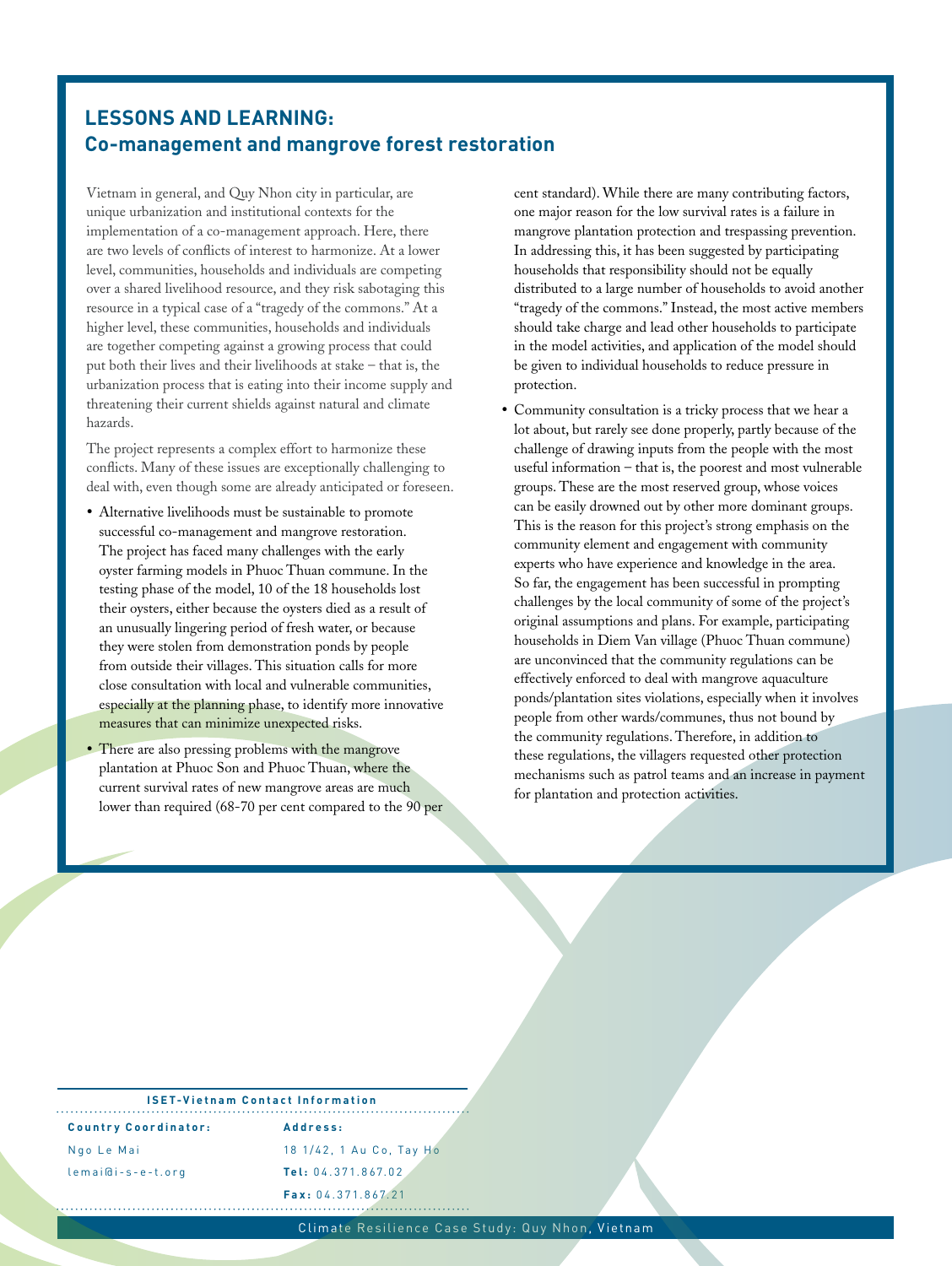Quy Nhon

#### Pakistan INSTITUTE FOR SOCIAL AND ENVIRONMENTAL TRANSITION-INTERNATIONAL CLIMATE RESILIENCE CASE STUDY

# Quy Nhon, Vietnam

### **REDUCING FLOOD RISK TO RESIDENTS IN THE LOWER HA THANH AND KONE RIVERS**

**2013–2015| Implementing Partner:** Binh Dinh Climate Change Coordination Office (CCCO)



### CONTRIBUTION TO URBAN CLIMATE RESILIENCE

Various "safe failure" measures for flood management will be implemented in the lower area of the Kone and Ha Thanh rivers of Quy Nhon city to address the prospect of increased flooding. These include improvements to the flood monitoring system, the early flood warning system, flood shelter infrastructure, and water supply in flood periods.

By providing flood warning and protection to people living in Nhon Binh, Nhon Phu, and surrounding wards and communes, the project helps enhance flood preparedness and the response capacity of local vulnerable communities and governments.

## SYSTEMS | AND | AGENTS | AGENTS | AGENTS | AGENTS | AGENTS | AGENTS | AGENTS

The project will not only generate and improve access to flood information in these wards and communes, but also add value to that process by making sure that the information is accurate, and arrives in time for the people who need it the most.

For more information about our conceptual framework please visit: www.**i-s-e-t.org/crf**

### **Summary**

Like most areas on the central coast of Vietnam, Quy Nhon city is prone to flash floods because of its steep and narrow river system. Annual floods are therefore anticipated and accepted as part of people's lives, expected to bring along some disruption as well as plenty of benefits to farmers' crops when the sediments they carry spread out across paddy fields, fishponds, and marshes in a dense network of streams and canals.

In recent years, however, floods have become a more hostile influence on the people and their property, as water is found trapped inside flood cells by the high walls of bridges, roads, concrete dykes, buildings and structures – a result of an urbanization process that will be very challenging to rein in. The Nhon Binh and Nhon Phu wards – by the edge of Thi Nai lagoon, where urban development is most vigorous and historical drainage patterns are most disturbed – were the most severely hit areas in the last extreme flood, which was caused by Typhoon Mirinae in 2009.

According to results of the "Hydrology and Urban Development Flood Modeling" research project, much of the damage from the 2009 flood would have been avoidable if local governments and

communities had a stronger disaster warning system and flood response capacity. During the 2009 flood, no flood warnings were provided to communities. As a result, many people failed to prepare and protect themselves, their property and livestock from the rapidly rising water.

In November 2013, Binh Dinh experienced another severe flood which caused 17 deaths and extensive property loss, especially in Quy Nhon city, Tuy Phuoc district and An Nhon town.

The problems arising from increasing urbanization, worsened in the context of climate change, cannot be addressed overnight. According to scenarios developed by Vietnam's National Institute for Meteorology, Hydrology and Environment (IMHEN), climate change is expected to increase both the frequency and intensity of seasonal storms. While advocating for the urban plan to be adjusted, we also need to protect people from the next extreme flood around the corner. For this purpose, it is crucial to provide timely and accurate information and warnings combined with organization and preparation to meet potential flood hazards.